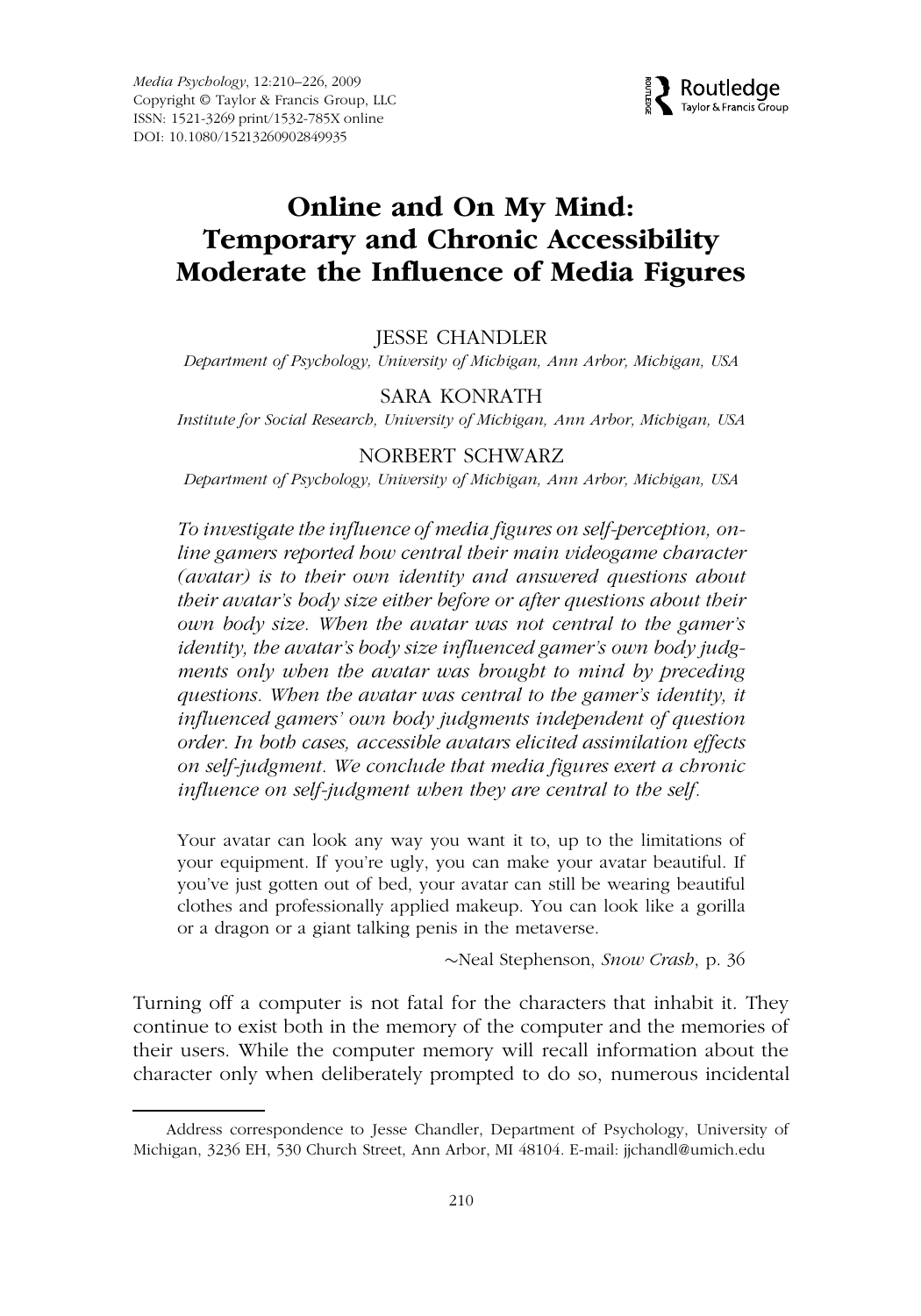influences can bring information about the avatar back to the user's mind, potentially influencing judgments the user forms at that time. The present research addresses this possibility by examining the computer characters used by gamers in virtual worlds (''avatars'').

Avatars may be a type of media figure that is particularly likely to come to their user's mind when the user thinks about the self. Avatars are owned by their users and highly customizable, allowing gamers to use them as expressions of individual identity. However, like other media figures, avatars can also influence judgments about the self. Whether a given avatar comes to mind when a gamer is asked to answer questions about the self, however, may depend on how central the avatar is to the gamer's identity. Much like close others in the real world are more likely to influence self-perception than distant others (Biernat, 2005), close others in the virtual world may exert a disproportionate influence. Drawing on measures developed in the social relationship literature (Aron, Aron, & Smollan, 1992), we assess the centrality of the avatar to its owner's identity. Our key hypotheses hold that (a) accessible avatars influence their owners' self-related judgments; (b) whether an avatar is accessible depends on its centrality to the owner's identity as well as contextual influences; specifically, (c) that avatars central to the owner's identity come to mind whenever the owner makes judgments about the self along dimensions on which features of the avatar can be brought to bear. Hence, their influence can be observed even in the absence of prompts that render the avatar temporarily accessible. (d) In contrast, when the avatar is not central to the owner's identity, its influence can only be observed when it is rendered temporarily accessible by preceding questions about relevant features of the avatar. In either case, (e) accessible avatars are likely to result in assimilation (rather than contrast) effects on judgments of the self, reflecting that gamers' ownership of their avatars establishes a unit relationship between avatar and self.

Next, we develop our rationale in more detail. We first review findings from the literature on close interpersonal relationships that highlight that information about close others is more accessible when the other is central to the self than when it is not. Subsequently, we discuss the implications for chronic and temporary accessibility and review the conditions under which accessible information results in assimilation or contrast effects in judgment. We conclude with predictions about the impact of avatars on self-related judgments of their users and test these predictions by examining how the size of avatars affects users' reports of their own body image.

## SELF, CENTRALITY, AND ACCESSIBILITY

Memory research has consistently shown an advantage of self-referential processing (e.g., Rogers, Kuiper, & Kirker, 1977; see Symons & Johnson,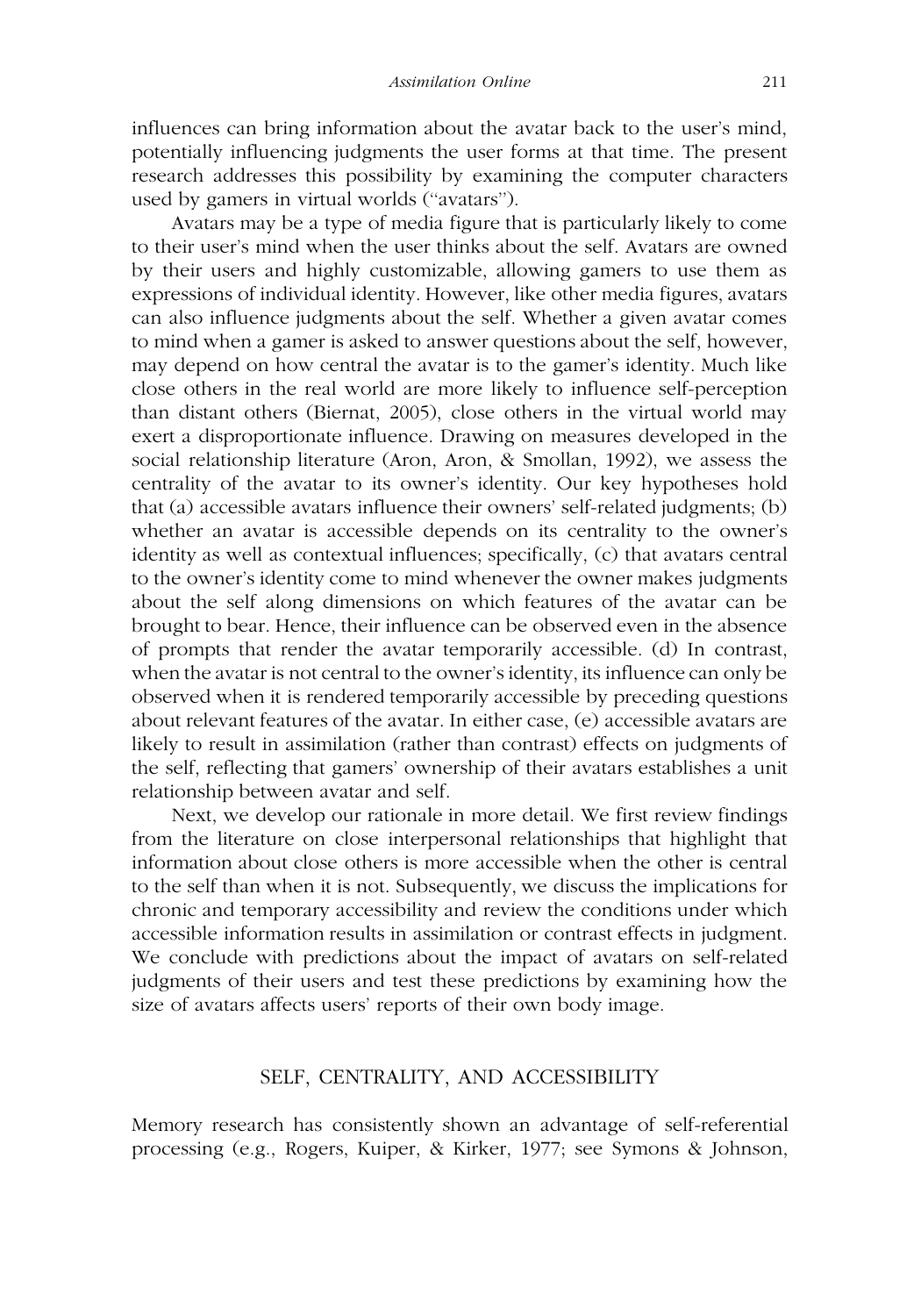1997, for a meta-analytic review). For example, Bower and Gilligan (1979) observed that words studied in relation to the self (''Does it describe me?'') are more likely to be remembered and come to mind faster than words studied in relation to a close other (''Does it describe my friend?''), which, in turn, enjoy an advantage over words studied in relation to a media figure (''Does it describe Bill Cosby?''). However, the advantage of self-referent processing over close other–referent processing diminishes with increasing closeness of the other and information processed with regard to very close others may even be confused with information processed with regard to the self (e.g., Aron & Fraley, 1999; Aron, Aron, Tudor, & Nelson, 1991).

As research into intimate relationships illustrates, psychological closeness can be conceptualized as inclusion of the other in representations of the self (Aron et al., 1991). Empirically, this construct can be measured with the Inclusion of Other in the Self scale (IOS; Aron et al., 1991), which is a widely used measure of psychological closeness in relationship research. The IOS depicts a set of seven Venn-like diagrams with gradually increasing levels of overlap; participants indicate which level of overlap reflects the closeness between self and other. Closeness predicts how likely other– relevant information comes to mind when people make judgments about the self (e.g., Aron et al., 1991; Aron & Fraley, 1999; Mashek, Aron, & Boncimino, 2003; Smith, Coats, & Walling, 1999). For example, Aron and colleagues (1991, 1999) observed that people who feel high psychological overlap with their romantic partners display greater semantic confusion between information descriptive of themselves and information descriptive of close others. People who report high overlap with their partner take longer to decide that traits that are descriptive of their partner are nondescriptive of themselves, indicating that the unique traits of the partner intrude when making assessments of the self. Similarly, Mashek and colleagues (2003) asked participants to rate themselves, a close other, and a distant other on a variety of unique traits. Participants were then given a surprise recall task in which they had to remember for whom they made each trait rating. Participants were more likely to confuse trait ratings made for others with ratings made for the self when the other was close rather than distant.

Throughout, the findings cannot be traced to differences in the similarity of self and other or to mere familiarity with the other, but uniquely reflect the degree to which the other is brought to mind when thinking about the self (for a review, see Mashek et al., 2003). The underlying processes can be modeled in a connectionist network (see Smith et al., 1999, for a localist PDP (parallel distributed processing) model) that represents self and close other as directly linked nodes. Activation of either node automatically activates both person nodes along with other information connected to them. Hence, thinking about the self not only brings to mind information about the self, but also information about close others who are included in the self.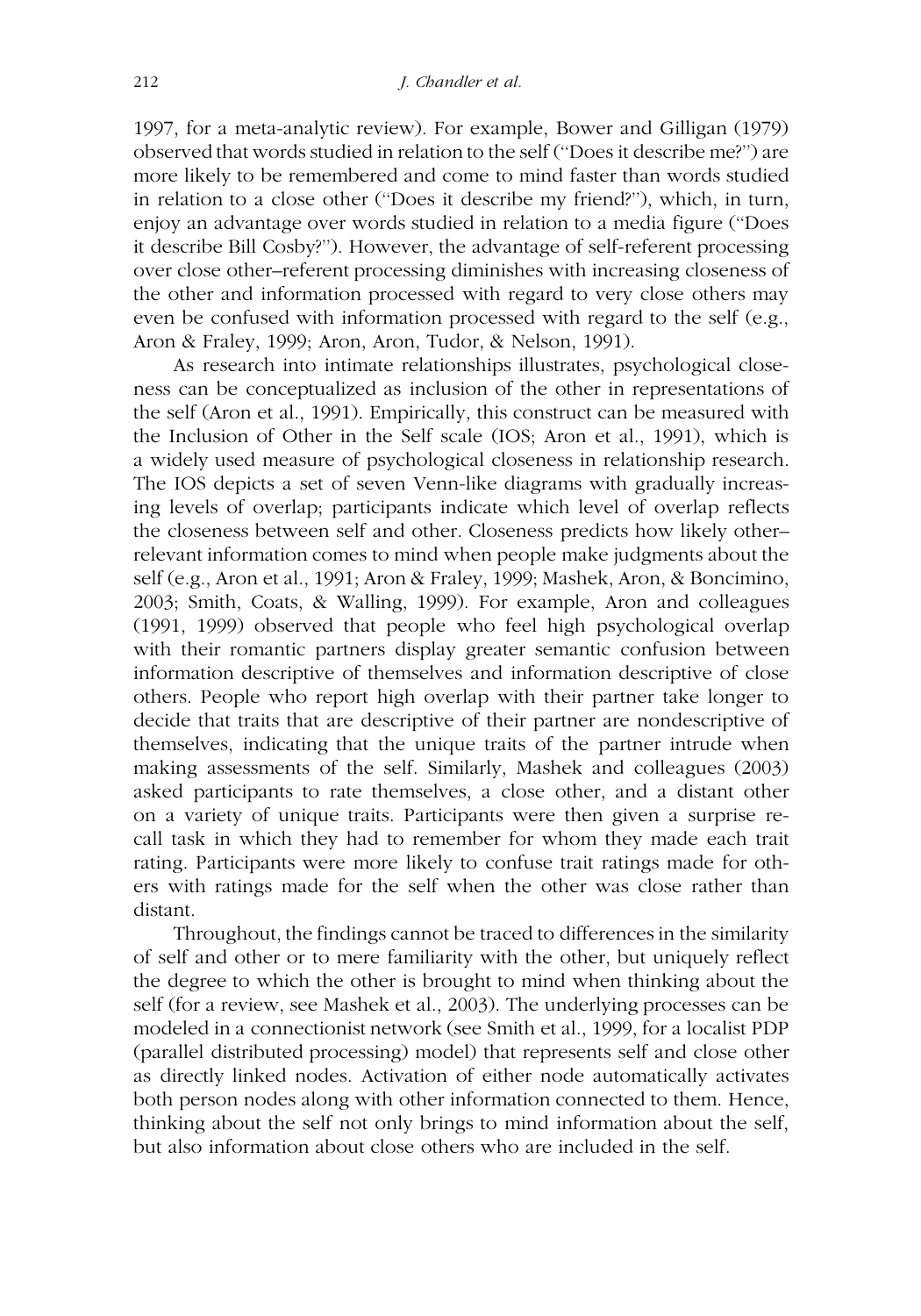The present research builds on this conceptualization and treats the avatar as a psychologically close other. We assess the centrality of the avatar in the self-concept of its owner with an adaptation of Aron and colleagues' (1991) IOS. We predict that avatars that are central to their owner's identity come to mind whenever the owner thinks about the self and hence influence self-related judgments in ways discussed below. In contrast, avatars that are not central to their owner's identity only come to mind when contextual information renders them highly accessible. Next, we elaborate on the distinction between chronic and temporary accessibility.

## CHRONIC VERSUS TEMPORARY ACCESSIBILITY

The above reasoning has important implications for the conditions under which media figures exert an influence. When a media figure, like the avatar in the present research, is psychologically close and included in the representation of the self, information about the media figure should come to mind whenever the person thinks about the self, consistent with the relationship findings reviewed above (see also Chen, Boucher, & Parker-Tapias, 2006). In the terminology of knowledge accessibility research (for reviews, see Förster & Liberman, 2007; Higgins, 1996), such information is considered chronically accessible in the context of thinking about the self.<sup>1</sup> Conversely, when the media figure is not included in the representation of the self, information about the media figure should only come to mind when it is rendered accessible by other contextual influences, like the content of preceding questions. In the terminology of knowledge accessibility research, such information is considered temporarily accessible. Accordingly, chronic accessibility is primarily a function of knowledge representations, whereas temporary accessibility is primarily a function of contextual influences.

A key determinant of temporary accessibility is the recency of exposure (for reviews, see Förster & Liberman, 2007; Higgins, 1996). Most media studies capitalize on this variable by exposing participants to media and measuring their effects immediately afterward, although some researchers have found that media effects can persist for several days (Malamuth & Check, 1981; Zillmann & Weaver, 1999). As time passes, temporary accessibility decays, rendering it less likely that the information will come to mind at the time of judgment. Recency of exposure exerts no additional influence when the information is chronically accessible in the given judgment context (Förster & Liberman, 2007; Higgins, 1996; Schwarz & Bless, 2007). For the reasons discussed above, there should be no additional influence of temporary exposure when the judgment pertains to the self and the media figure is closely linked to the self-concept. Accordingly, the distinction between chronic and temporary accessibility may predict who is affected by a given media figure under which conditions.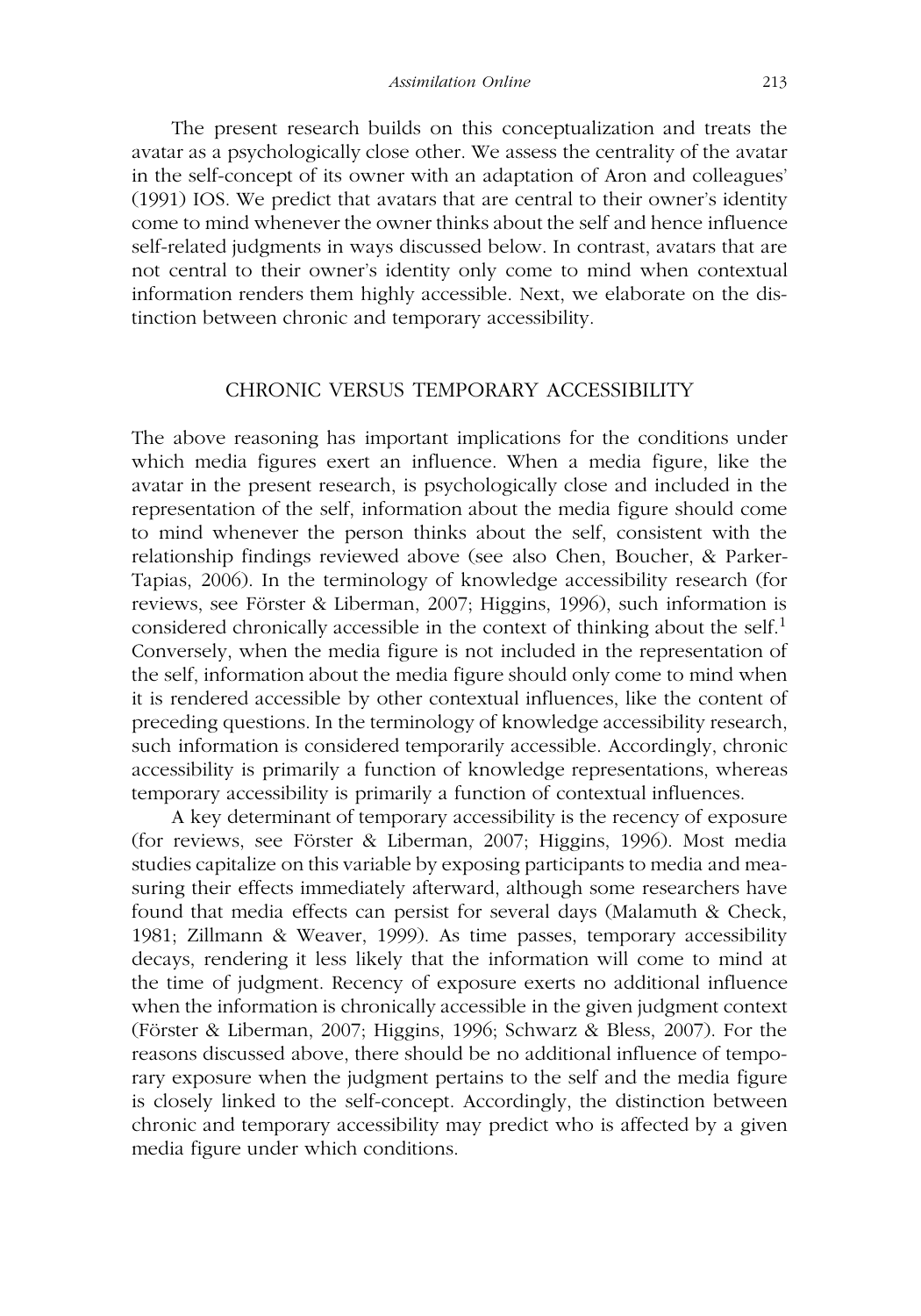Finally, it is worth noting that representation-based (chronic) and contextbased (temporary) accessibility can sometimes exert an additive influence. Whether additive effects are obtained depends on the extent to which the information rendered temporarily accessible by a given manipulation is redundant with the chronically accessible information on which people spontaneously draw ( Johar, Moreau, & Schwarz, 2003; Schwarz & Bless, 2007).

### THE INFLUENCE OF ACCESSIBLE INFORMATION

A large body of social cognition research indicates that accessible information can elicit assimilation as well as contrast effects in judgment (for reviews, see Biernat, 2005; Schwarz & Bless, 2007). Which of these effects emerges depends on how accessible information is used (see Schwarz & Bless, 1992a, 2007, for a comprehensive model). On the one hand, accessible information (say, a feature of the avatar) may be used in constructing a representation of the target of judgment (here, the self), resulting in an assimilation effect. In this case, judgments of the target will be more positive when positive rather than negative information has been brought to mind, reflecting that the judgment is based on the features included in the mental representation of the target. On the other hand, accessible information may be used to construct a standard of comparison relative to which the target is evaluated; this results in a more positive standard, relative to which the target is evaluated less positively. Hence, the same piece of accessible information can result in assimilation as well as contrast effects on subsequent judgments, depending on whether the information is used in constructing a representation of the target or of the standard (e.g., see Schwarz & Bless, 1992b; Stapel & Schwarz, 1998).

While numerous variables can influence how information is used in forming these representations (see Schwarz & Bless, 2007), one of the most powerful determinants is the existence of a unit relationship between the contextual and target stimuli (Heider, 1958). A unit consists of people or objects ''perceived as belonging together'' (p. 176). Unit relationships can be formed in a variety of ways including ownership, affiliation, shared group membership, and feature similarity. Unit relationships ensure that the contextual information is included in the representation formed of the target and hence give rise to assimilation effects. For example, Brown, Novick, Lord, and Richards (1992) found that people typically contrast their appearance against the appearance of others. However, when told that they shared a feature (such as a birthday) with the person in the photograph, assimilation occurred.

Assimilation effects are of particular interest to researchers who study the effects of violent media (for a review, see Anderson & Bushman, 2001) but have been observed across a variety of domains, including product preferences and body image (Austin, Chen, & Grube, 2006; Myers & Biocca, 1992; Russell & Stern, 2006; Wilcox & Laird, 2000). The influence of media figures is particularly strong when people identify with them (e.g., Basil,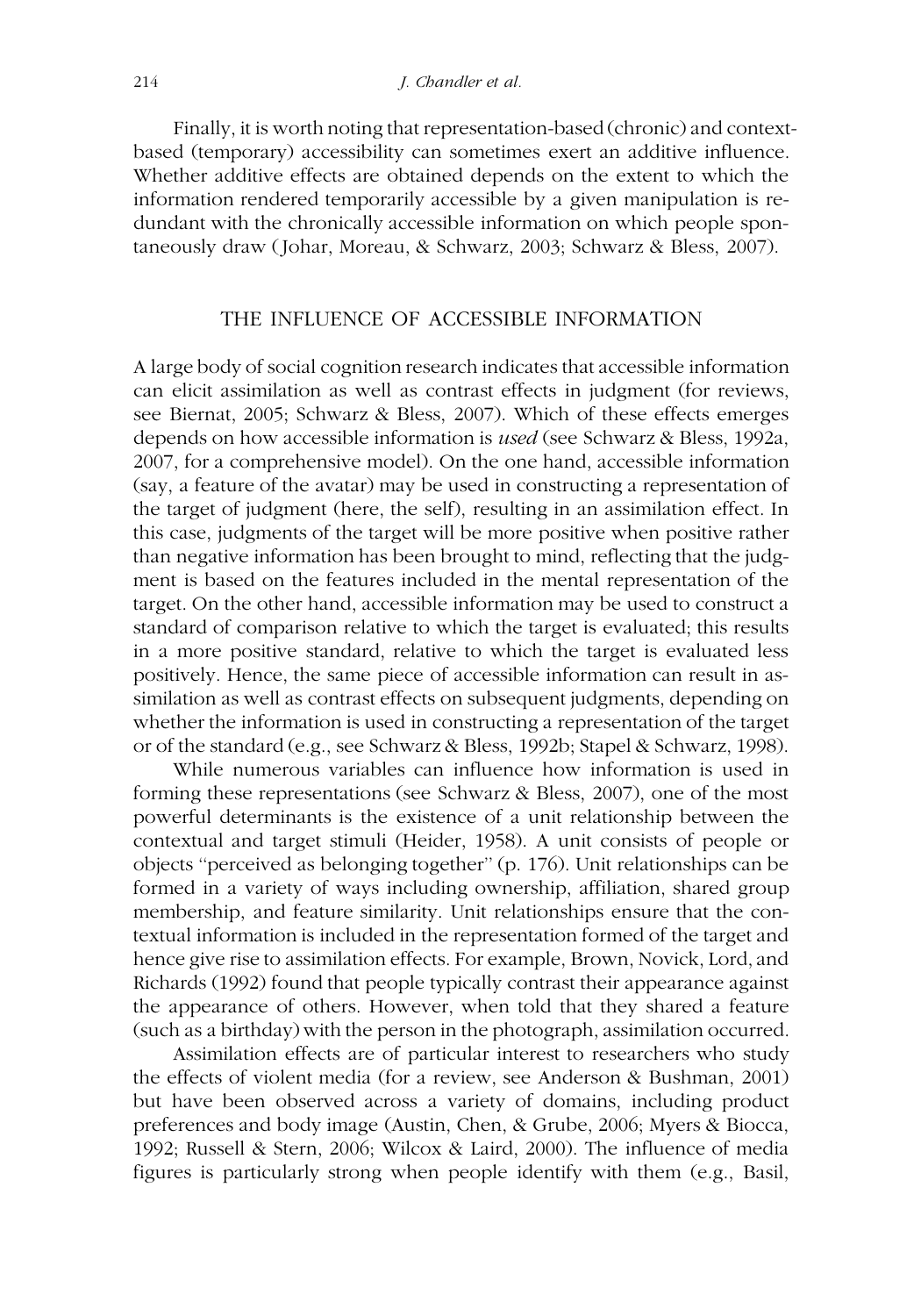1996; Huesmann, Lagerspetz, & Eron, 1984; Konijin, Bijvank, & Bushman, 2007) or when the media figure is similar to the self (e.g., Maccoby & Wilson, 1957; Mills, Polivy, Herman, & Tiggemann, 2002), both of which facilitate assimilation effects under most circumstances (Schwarz & Bless, 2007; but see also Gardner, Gabriel, & Hochschild, 2002; Pelham & Wachsmuth, 1995).

The present research uses a type of media figure that meets the conditions of a unit relationship, namely a gamer's avatar, which is constructed and owned by its user. It further addresses how directly this media figure represents the self by assessing how central it is to the gamer's identity.

#### PREDICTIONS

Building on the above rationale, we explore how the body size of a gamer's avatar influences the gamer's own body image. Because avatars are owned by the gamers who use them, a unit relationship between avatar and self can be assumed, consistent with the general observation that ownership facilitates the formation of unit relationships (Belk, 1988). Accordingly, (a) accessible avatars should result in assimilation rather than contrast effects on self-related judgments (Schwarz & Bless, 2007). Hence, gamers with large avatars should perceive their own body as larger than gamers with small avatars, controlling for the gamers' actual body size (as indicated by BMI). However, (b) the predicted assimilation effect should only be observed when the avatar's features come to mind at the time of judgment. Specifically, (c) when the avatar is *not* central to the gamer's self-concept (low self-avatar overlap as assessed by the IOS scale), an assimilation effect should only be observed when the avatar is rendered temporarily accessible, that is, when questions about the avatar's body precede questions about the gamers' own body image. In contrast, (d) when the avatar is central to the gamer's selfconcept (high self–avatar overlap as assessed by the IOS scale), information about relevant features of the avatar should come to mind whenever the gamer thinks about the self and should hence exert an influence independent of question order. Finally, (e) we do not expect additive effects of temporary and chronic accessibility. Additive effects are obtained when the manipulation of temporary accessibility brings information to mind that is not redundant with chronically accessible information (Schwarz & Bless, 2007), and the avatar's body, which is visible throughout avatar use, seems highly likely to come to mind under high self–avatar overlap.

#### **METHOD**

#### Participants

A total of 442 participants (257 men, 185 women) who played online games took part in the study. Participants responded to ads placed on fan-site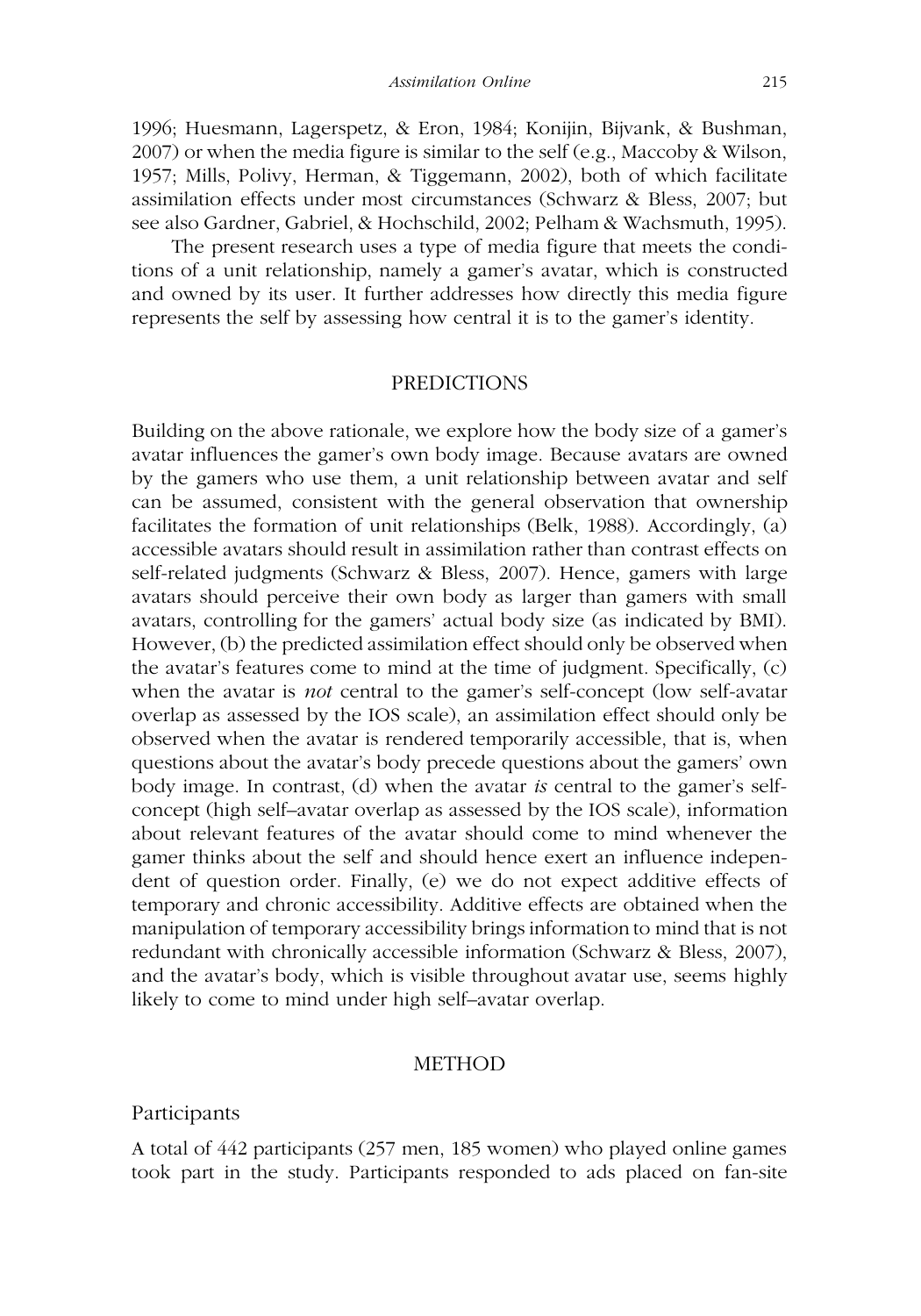discussion boards for online role playing games (including The Sims Online, Everquest, Ultima Online, World of Warcraft, and Asheron's Call). One of the boards was dedicated specifically to female gamers, accounting for the relatively large proportion of females in our sample relative to the online gaming community more generally (e.g., Griffiths, Davies, & Chappell, 2004).

Thirty-nine participants (30 men, 9 women) who primarily used a gender incongruent avatar were excluded from further analysis.<sup>2</sup> Little is known about why people chose to play with gender incongruent avatars and how this would affect the assimilation of an avatar's body into one's body image. The final sample consisted of 227 men and 176 women (mean age  $= 27.44$ ).

#### Measures and Procedure

First, participants provided basic demographic information including occupation, income, height, and weight (to calculate body mass index; BMI), and gender. Next, they provided information about their gaming habits, including how many avatars they used and the gender of their primary avatar. This was followed by a version of the IOS (Aron et al., 1992), modified to represent the self and the avatar. Specifically, the scale presented a set of seven Venn-like diagrams with gradually increasing levels of overlap and participants were asked to ''select the diagram that best describes their relationship to their avatar.''

Next, participants completed the Body Image Assessment for Obesity scale (BIA-O; Williamson et al., 2000), which is a series of 18 pictures of bodies of increasingly large sizes, from which participants selected the one that ''most accurately depicts your own body as you perceive it to be.'' Participants also selected a body size from a modified version of the BIA-O to indicate the size of their avatar's body. The order in which these two questions were presented was counterbalanced and participants rated their own body either before or after making a rating of their avatar's body. This order manipulation bears on the chronic versus temporary accessibility of information about the avatar's body. When the self-judgment of body size precedes the avatar-judgment of body size, the avatar's body size can only influence self judgments when it was chronically accessible and came to mind spontaneously; when the avatar-judgment of body size precedes the self-judgment of body size, information about the avatar's body is rendered temporarily accessible for all participants.

## RESULTS

Do Gamers Pick Avatars That Look Like Themselves?

Before testing our hypotheses, we needed to ensure that several prerequisites were met. First, avatar bodies should be similar to body image, and this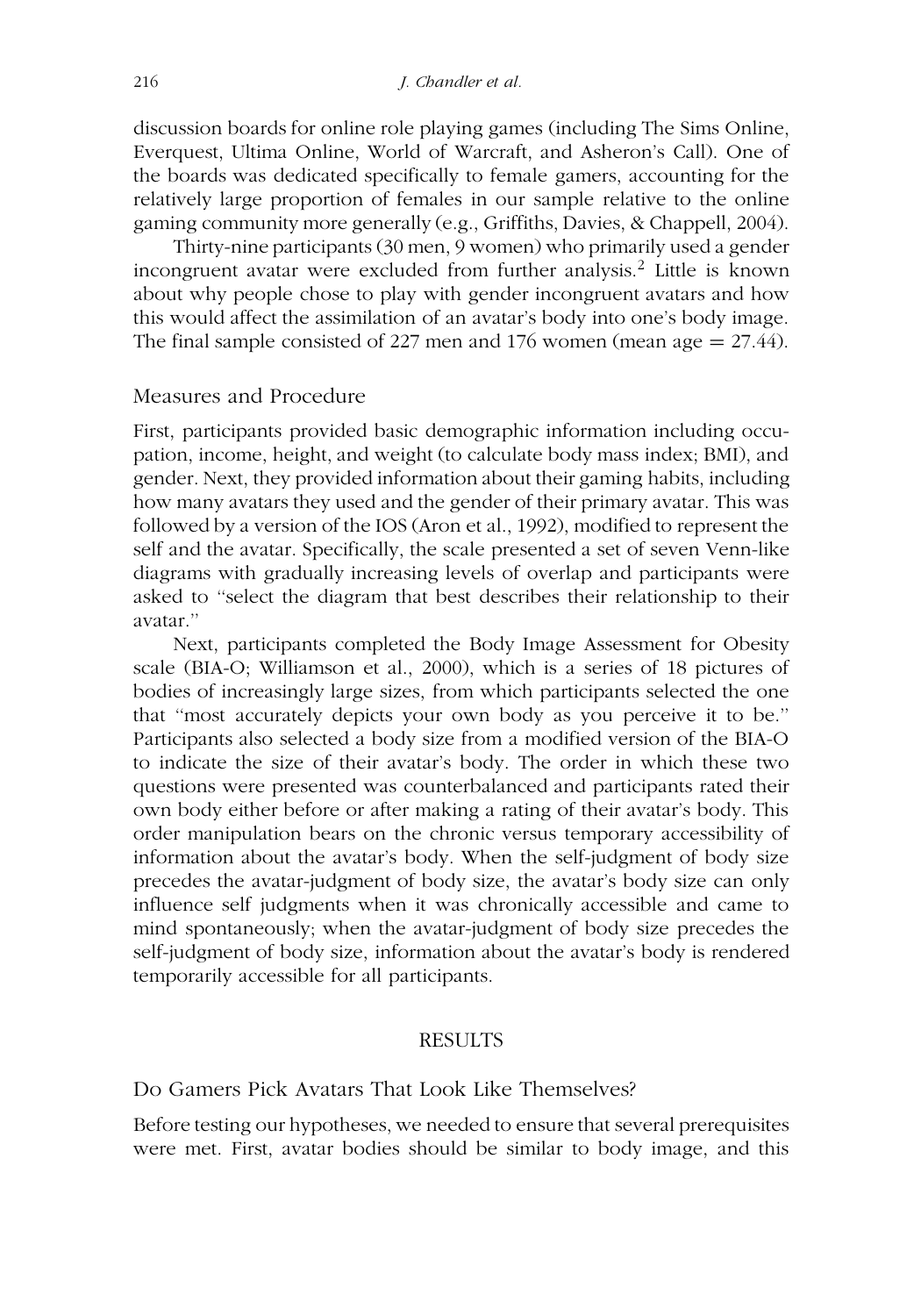similarity should not merely reflect the actual body of the gamer. Accordingly, we assessed gamers' objective body size by calculating their BMI on the basis of self-reported height and weight data, using the standard formula: $3$ 

BMI =  $704 \times$  weight (in pounds)/height (in inches)<sup>2</sup>.

Not surprisingly, participants' subjective body image reflected their objective BMI,  $r(382) = .84$ ,  $p < .01$ . Also, as expected, participants' perceptions of their avatar's body and of their own body image were positively correlated,  $r(394) = .31, p < .001$ ; this relationship increased to  $r(368) = .52, p < .001$ when participants' BMI was controlled for. In contrast, participants' BMI per se was only weakly related with the reported avatar body image,  $r(380) =$ .14,  $p < 0.01$ . Avatar body size was significantly more related to the gamers' body image than to their BMI,  $z = 6.04$ ,  $p < .001$ . This pattern of findings indicates that BMI is a poor predictor of the bodies that gamers choose for their avatars, although both BMI and the avatar's body are highly related to the gamer's own body image. In other words, avatars resemble their owner's body image more than their owner's actual body.

Do Gamers Feel Closer to Avatars That Look Like Themselves?

Next, we examined whether gamers report more overlap with avatars whose body resembles their own. For this purpose, we first calculated the difference between avatar body size and the owner's BMI. If gamers felt closer to avatars that resemble their actual body size, we should observe a negative correlation between the absolute value of the difference and self-reported overlap, which was not the case,  $r(377) = .07$ , ns. We repeated this analysis for the difference between the avatar's body size and the owner's subjective body image, with the same result,  $r(377) = .07$ , ns. Taken together, these findings indicate that gamers do not report more overlap with avatars that match their own body size or body image.

Does Avatar Body Image Influence Self Body Image?

We can now turn to our key hypotheses. Recall that we predict (a) that controlling for gamers' actual body size (BMI), gamers with large avatars perceive their own body as larger (as assessed by self body image ratings) than gamers with small avatars. (b) When the avatar is not central to the gamer's self-concept (low self–avatar overlap), this assimilation effect should only be observed when the avatar is rendered temporarily accessible, that is, when questions about the avatar preceded the self-judgment. (c) When the avatar is central to the gamer's self-concept (high self–avatar overlap),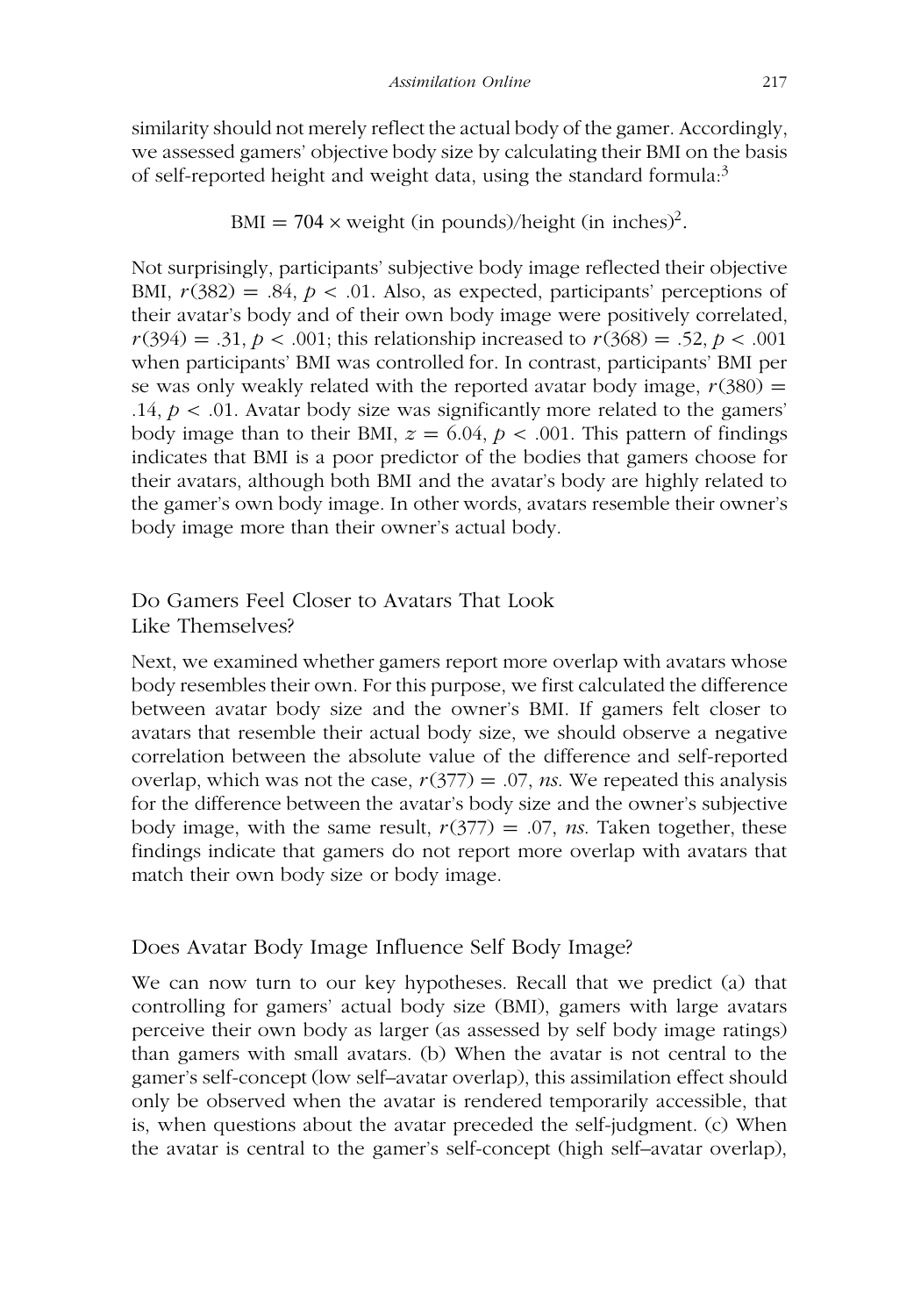however, the avatar should be chronically accessible and exert an influence independent of question order. These hypotheses predict a three-way interaction of self–avatar overlap, avatar body size, and judgment order; using analysis of covariance (ANCOVA), with overlap, avatar size, judgment order and gender as between subject factors and BMI as a covariate, this interaction was obtained,  $F(1, 361) = 4.84$ ,  $p < .03$ ,  $\eta^2 = .005$ .<sup>4</sup> Table 1 shows participants' body image as a function of these variables.

To examine the simple effects underlying this three-way interaction, we used ANCOVA to test the predicted effects for gamers with low and high self– avatar overlap. We first consider participants with low self–avatar overlap, that is, gamers for whom their avatar is not a central aspect of self. After thinking about their avatar, these gamers perceived their own body as heavier when they played with large rather than small avatars,  $F(1, 362) = 14.35$ ,  $p < .001$ ,  $\eta^2 = .007$ , for the simple effect. However, no mean difference was observed when the self-judgment preceded the avatar questions,  $F < 1$  for the simple effect. This pattern is reflected in a significant simple interaction of avatar body size and judgment order for low overlap gamers,  $F(1, 362) =$ 6.60,  $p < .02$ ,  $\eta^2 = .005$ . These differential relationships are also apparent in correlational analyses. After controlling for BMI, participants' perception of their own body was unrelated to their perception of their avatar's body when own body was assessed first,  $r(74) = .04$ , ns. However, a significant relationship was observed when the judgment order was reversed,  $r(76) =$  $.34, p < .01$ , indicating that thinking about their avatar's body influenced gamers' perceptions of their own body. Finally, when gamers' BMI, avatar body, judgment order, and the interaction between judgment order and avatar body are regressed on gamers' body image, there is no main effect of avatar body,  $t < 1$ , whereas the interaction between avatar body and judgment order is significant,  $\beta = .15$ ,  $t(160) = 2.06$ ,  $p < .05$ . In sum, these findings support our predictions for gamers with low self-avatar overlap.

|                              | Low overlap with avatar                    |                                             | High overlap with avatar            |                                                      |
|------------------------------|--------------------------------------------|---------------------------------------------|-------------------------------------|------------------------------------------------------|
|                              | Before thinking<br>about avatar            | After thinking<br>about avatar              | Before thinking<br>about avatar     | After thinking<br>about avatar                       |
| Small avatar<br>Large avatar | 7.06 $(.31)^{abc}$<br>$6.99$ $(.31)^{abd}$ | $6.67$ $(.31)^{abc}$<br>$8.26$ $(.32)^{de}$ | $6.55(.26)^c$<br>8.22 $(.32)^{bde}$ | $6.79$ $(.26)^{abc}$<br>$8.20$ $(.27)$ <sup>de</sup> |

TABLE 1 Self-Reported Body Image on the BIA-O

Note. Low overlap refers to participants who scored equal to or less than three on the IOS. High overlap refers to participants who scored above three. Small avatars refer to those with a body size equal to or less than image five on the BIA-O. Large avatars refer to those with bodies larger than image five. Higher means indicate larger self-reported body image after controlling for BMI. Standard errors are indicated in parenthesis. Means sharing subscripts do not differ,  $p < .05$  using Fisher's least significant difference (LSD) test.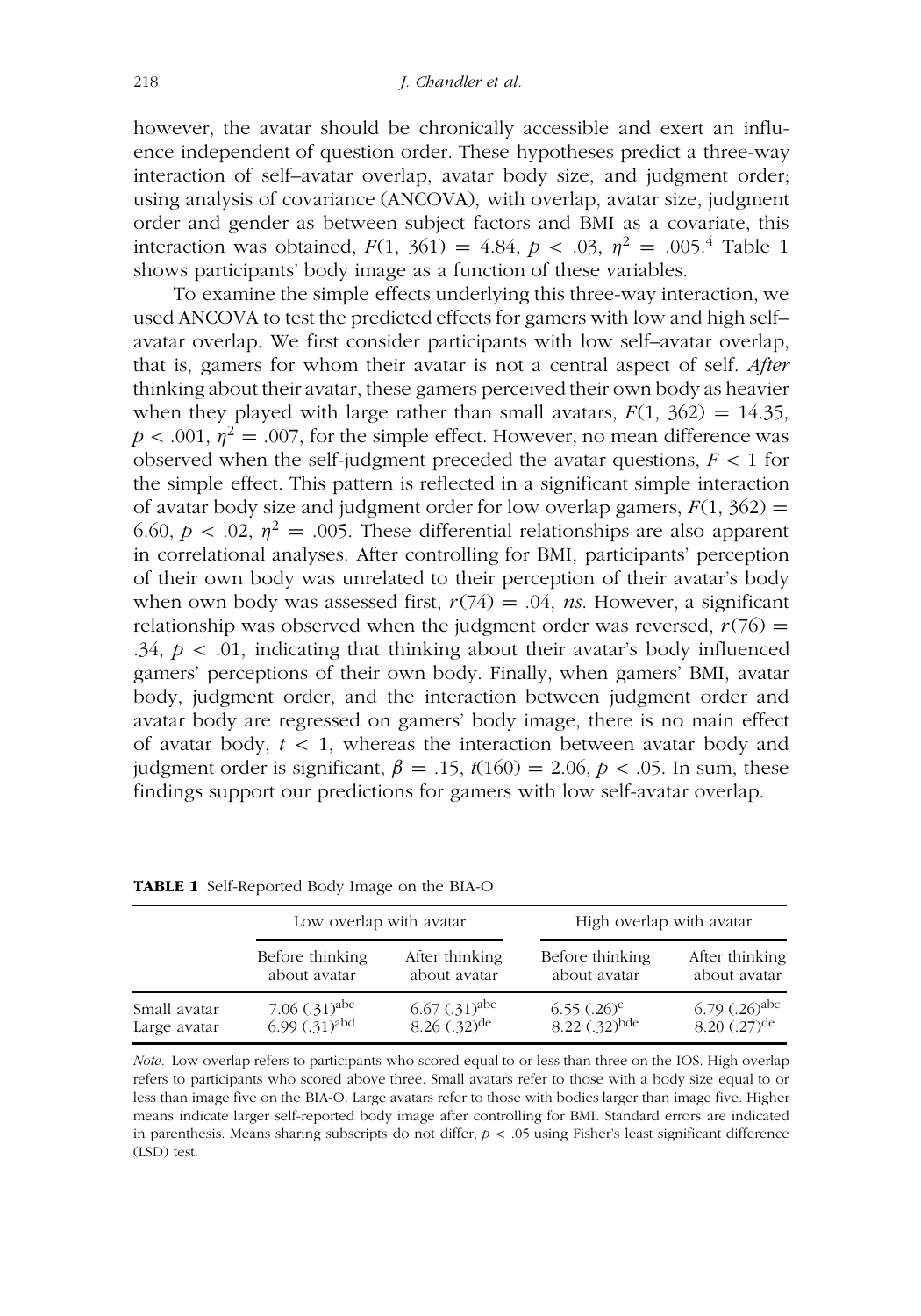In contrast to gamers with low self–avatar overlap, gamers with high self–avatar overlap were not influenced by judgment order. This is consistent with the assumption that their avatar is chronically accessible and comes to mind whenever they think about the self. These gamers perceived their own body as heavier when they played with a large rather than small avatar,  $F(1, 362) = 28.37, p < .001, \eta^2 = .031$  for the main effect, independent of judgment order,  $F < 1$  for the simple interaction. Accordingly, the correlation of own body image and avatar body image (again controlling for BMI) did not differ between the own body first condition,  $r(106) = .34$  and avatar body first condition,  $r(98) = .41$ . Moreover, the regression of BMI, avatar body, judgment order and the interaction between judgment order and avatar body on body image, shows a main effect of avatar body,  $\beta = .23$ ,  $t(214) =$ 3.89,  $p < 0.01$ , but no interaction between avatar body and judgment order,  $t < 1$ . In sum, these findings support our predictions for gamers with high self–avatar overlap.

The remaining effects are of little theoretical interest and qualified by the above triple interaction. Gamer's BMI had a predictably large effect on their body image,  $F(1, 361) = 503.91$ ,  $\eta^2 = .59$ . A main effect of avatar body size,  $F(1, 361) = 27.8, p < .001, \eta^2 = .03$  reflects the relationship between avatar body image and self body image discussed above and a two-way interaction between avatar body size and overlap,  $F(1, 361) = 3.97$ ,  $p < .05$ ,  $\eta^2 = .004$ , indicates that the effect of avatar body size was particularly strong for those who felt close to their avatar. Gender did not influence body image, nor did it interact with any of the above variables.

#### DISCUSSION

Taken together, these findings shed some light on the relationship between avatars and the self and bear on the influence of media figures more broadly. We address both aspects in turn.

#### Avatar and Self

People tend to select avatars that are similar to how they see their own body, but do not necessarily feel closer to avatars that are the same size as them (as assessed both by participants' reported actual height and weight (BMI) and perceived self body image). More important, our findings indicate that gamers' perceptions of their avatar's body influence their perceptions of their own body. Central to this conclusion is an experimental manipulation of judgment order, designed to vary the temporary accessibility of information about an avatar's body, and the observation that the influence of chronic accessibility parallels the temporary effects.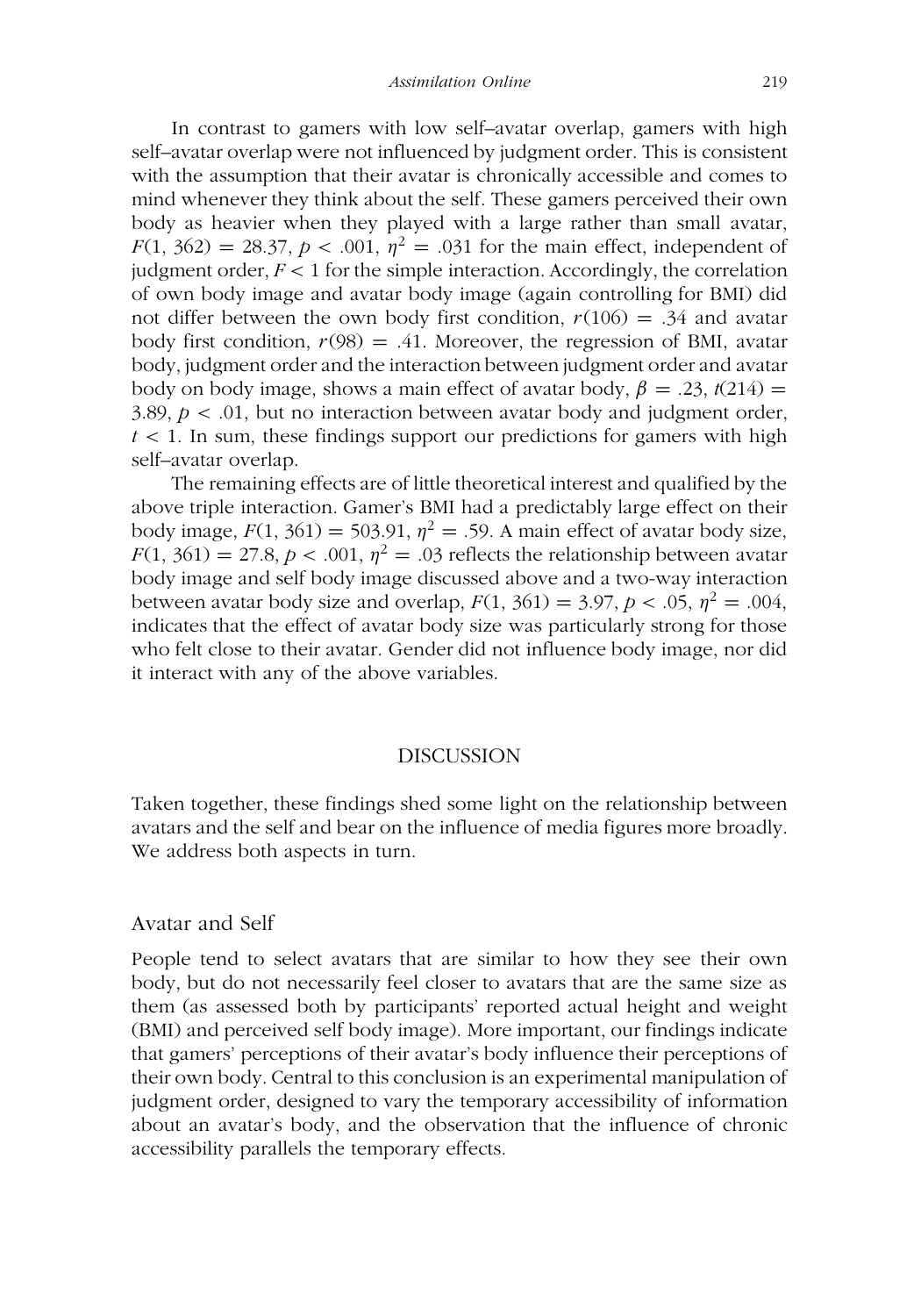As theoretically predicted, the self-judgments of participants with low self–avatar overlap were *only* influenced by characteristics of the avatar when those characteristics were brought to mind by preceding questions. When questions about the avatar's body preceded questions about the self, these participants perceived their own body as larger when they owned a large rather than small avatar; however, when the self-judgment preceded the avatar-judgment, no relationship was observed. Thus, temporarily accessible information about the avatar's body resulted in assimilation effects on participants' own body image, consistent with the unit relationship between the avatar and its owner (Schwarz & Bless, 2007). This observation is also compatible with prior media studies that observed assimilation effects following exposure to media figures that may represent the self (e.g., Myers & Biocca, 1992; Mills et al., 2002).

In contrast, the self-judgments of participants with high self–avatar overlap were influenced by characteristics of the avatar independent of judgment order. These participants perceived their own body as larger when they owned a large rather than small avatar, even when the self-judgment preceded questions about the avatar. Thus, chronically accessible information about the avatar's body resulted in assimilation effects that parallel the influence of temporary accessibility observed under low overlap conditions. This finding is consistent with research on self–other overlap in the social relationships literature reviewed above (e.g., Aron et al., 1991; Mashek et al., 2003). Under conditions of high self–other overlap, other–related information is likely to come to mind whenever the person thinks about the self, a regularity that can be modeled by assuming a direct self–other link in the knowledge representation (Smith et al., 1999). These processes did not differ as a function of gender, reflecting both the nature of the variable measured (an estimate of body size, rather than its affective consequences or personal relevance) and the ubiquitous influence of media images on both women (Groesz, Levine, & Murnen, 2002) and men (Barlett, Vowels, & Saucier, 2008).

Finally, we observed no additive effects of chronic and temporary accessibility. Additive effects are only expected when the manipulation of temporary accessibility brings information to mind that is not redundant with the implications of chronically accessible information (Schwarz & Bless, 2007). In the present case, additive effects would require that participants with high self–avatar overlap do not think of their avatar's body when thinking about the avatar. This seemed unlikely a priori, and was not observed.

In sum, our findings indicate that information about media figures that are central to the self is likely to spontaneously intrude when people make judgments about the self. In contrast, media figures that are less central to the self only affect self-related judgments when they are brought to mind by contextual influences. Our findings further suggest that the IOS (Aron et al., 1991) is a parsimonious one-item instrument for assessing the centrality of media figures. Future research may fruitfully address if the overlap between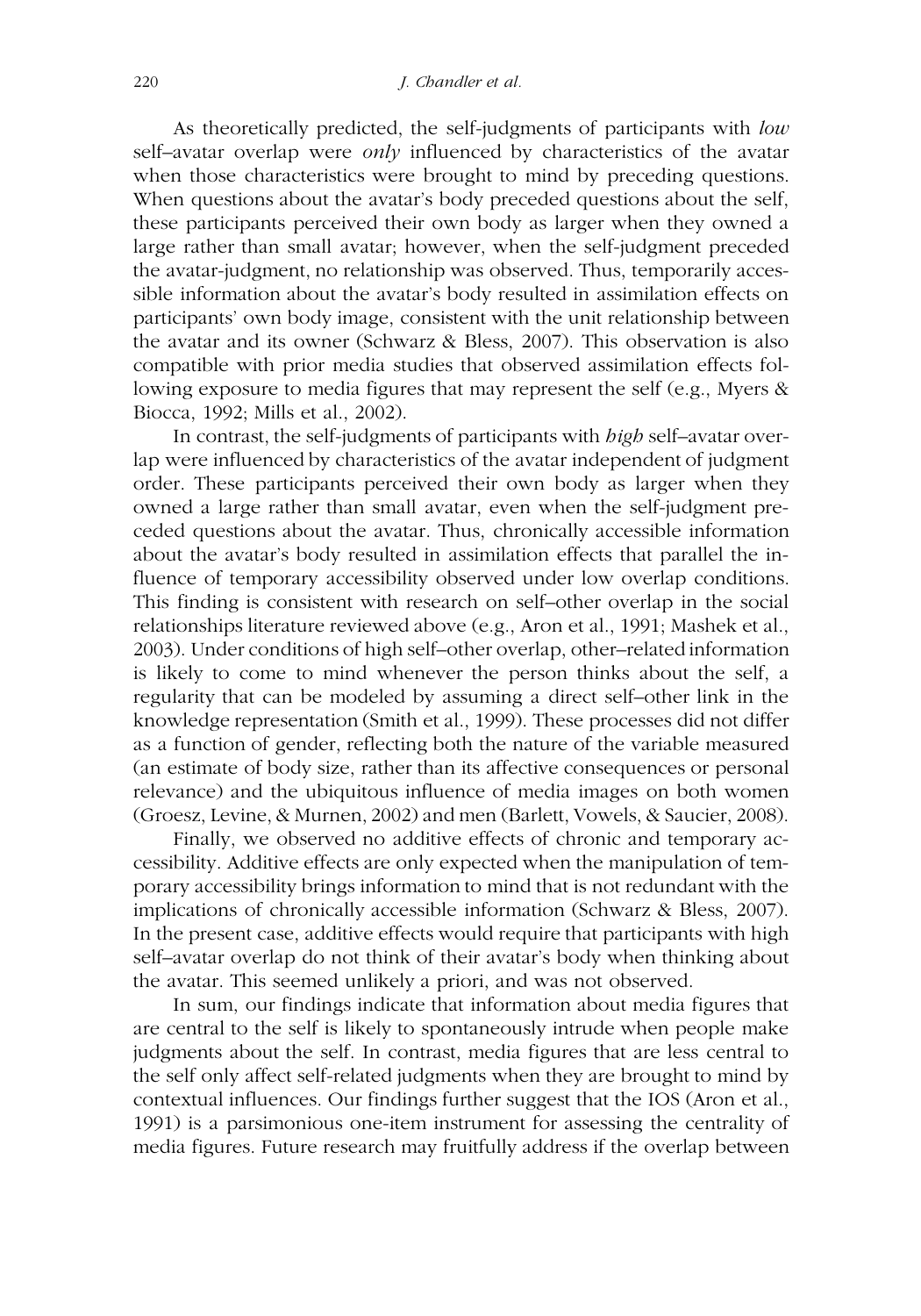self and a media figure, as assessed by the IOS, captures the key ingredient underlying a variety of related concepts that describe how ''close'' perceivers are to a given media figure (e.g., identification, Cohen, 2001).

In addition, we were able to rule out a number of alternative explanations for these findings. Although there was some evidence to suggest that people select avatars that are similar to their body image, this does not account for the observed distortions of judgment. If people simply selected avatars that looked like them, avatar size should not interact with the centrality of their avatar to their self-concept. We were also able to rule out the possibility that people simply feel closer to avatars that have the same body as them as there was no relationship between the overlap measure and the absolute value of the difference between avatar body and BMI or avatar body and own body image. Nevertheless, reliance on an individual difference variable, like self–avatar overlap, is necessarily open to the influence of unobserved variables and future research may fruitfully manipulate the level of perceived overlap in a laboratory setting.

## Assimilation Versus Contrast in Perceptions of Body Image

Numerous studies explored the impact of exposure to thin media images on perceivers' body satisfaction (see Barlett et al., 2008 and Groesz et al., 2002, for meta-analytic reviews). While some researchers observed assimilation effects, the majority observed contrast effects, as Groesz and colleagues (2002) noted. Which of these effects is obtained should depend on how the information that is rendered accessible by the media image is used. In general, accessible information results in assimilation effects when it is used to construct a mental representation of the target of judgment, but in contrast effects when it is used to construct a standard against which the target is evaluated (see Schwarz & Bless, 1992a, 2007, for a comprehensive model). Numerous variables can influence the use of accessible information and the present research relied on the unit relationship evoked by ownership (Belk, 1988) to predict the observed assimilation effects. In contrast to avatars, however, other media figures are not ''owned'' by the perceiver and may be more likely to serve as standards of comparison, unless other variables—like high similarity or shared category membership—set the stage for assimilation effects (Schwarz & Bless, 2007).

On theoretical grounds, centrality of the media figure to the self per se should be insufficient to elicit assimilation effects. Centrality to the self merely guarantees that the media figure is linked to the representation of the self and hence comes to mind whenever the person makes self-related judgments on which features of the media figure can be brought to bear. Whether perceivers compare the self to the media figure (giving rise to contrast) or include attributes of the media figure in the representation formed of the self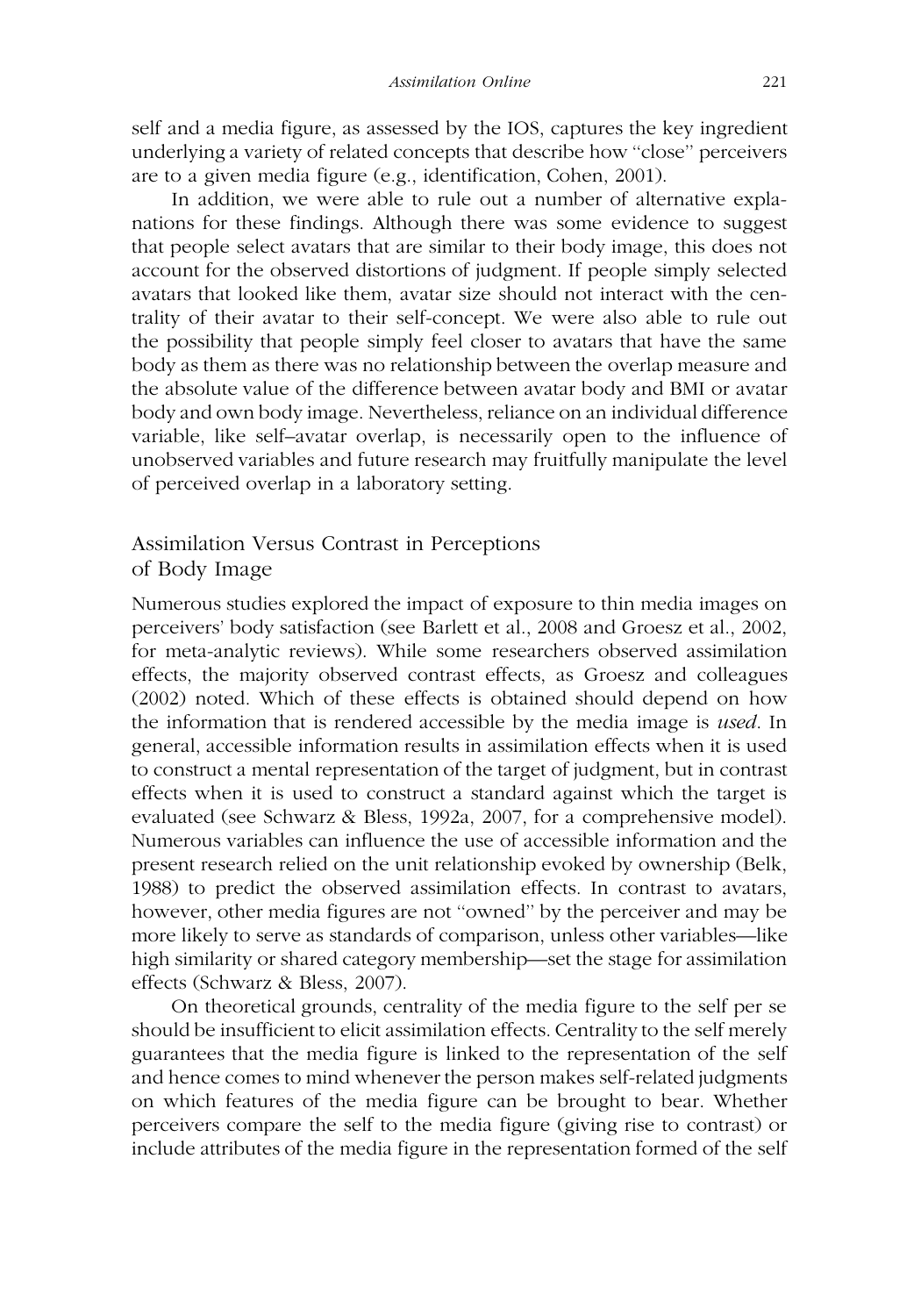(giving rise to assimilation) should depend on the variables that govern information use (Schwarz & Bless, 2007), not the variables that govern information accessibility (Higgins, 1996). While this prediction awaits further testing, it is consistent with several observations in the literature. Most important, selfreports of comparisons between the self and a thin media figure predict body dissatisfaction, whereas the absolute level of media exposure does not (Botta, 1999; Jones, 2001). Moreover, people tend to spontaneously compare themselves more to close others rather than strangers (Locke & Nekich, 2000) and the evaluative consequences of social comparisons with close others can be more negative than the consequences of social comparisons with more distant others (Tesser, Miller, & Moore, 1988). Information about close others produces both more extreme contrast and more extreme assimilation effects than information about distant others, depending on how the information about the close other is used (Gardner et al., 2002; Pelham & Wachsmuth, 1995). Indeed, even information about the self—such as past behavior—can be used as a standard against which the current self is evaluated (Higgins, 1987; Strack, Schwarz, & Gschneidinger, 1985; Wilson & Ross, 2001). In combination, these observations suggest that centrality to the self per se is not sufficient to predict the direction of influence. Focused tests of this assumption provide a promising avenue for future research.

In addition, it is worth noting that different features of media figures are likely to be differentially salient during exposure, resulting in differential encoding and accessibility downstream. The present study focused on an avatar's body, that is, a characteristic that remains constant over many exposures and is visible for almost the entire time of a game. Hence, it should be well encoded and easy to retrieve. Other features of media figures may be less well encoded or not attended to at all, thus attenuating their likely impact. Finally, self-related judgments differ in their malleability and aspects of the self on which the person is schematic are less subject to contextual influences than more peripheral aspects of the self (e.g., Sedikides, 1995). As Rudiger, Cash, Roehrig, and Thompson (2007) observed, perceptions of one's own body image show pronounced day-to-day fluctuation for most people. Body image judgments may therefore be more susceptible to the influence of media figures than other, more stable, self-judgments. By the same token, individuals who hold a well-developed body schema may be less affected by exposure to media figures than the present results suggest. Unfortunately, we did not include relevant individual difference measures and future research may fruitfully address the generality of our findings across different self-judgments and different media figure characteristics.

In sum, understanding the influence of media figures on perceivers' judgments requires the joint consideration of information accessibility and use. For most perceivers, the accessibility of the media figure will fade as soon as the computer or television is turned off, rendering any influence of the media figure temporary. For other perceivers, however, the media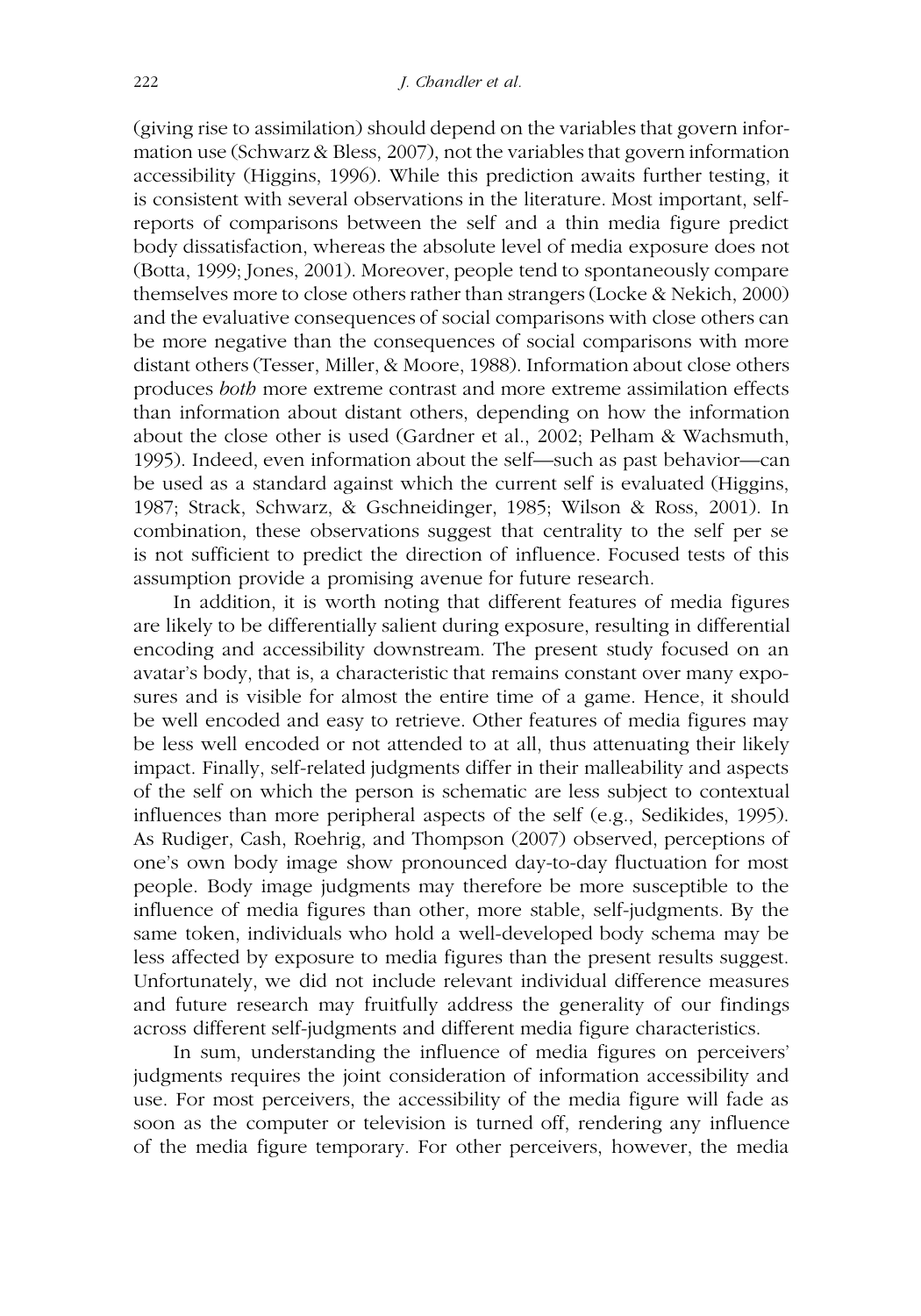figure may become a ''close other,'' who occupies a central place in the perceiver's self-concept. For these perceivers, information about the media figure becomes chronically accessible in the context of thinking about the self and is hence likely to influence self-related judgments along any dimension on which the media figure can be brought to bear. The specific form of this influence depends on whether attributes of the media figure are used in constructing a representation of the self or of a standard of comparison against which the self is evaluated.

#### **NOTES**

- 1. Note that the term *chronic accessibility* is sometimes used to refer to the baseline likelihood of a concept coming to mind, independent of context. Here, we follow its use in much of social cognition research where chronic accessibility is context sensitive and implies that the information comes to mind whenever the person thinks about an object to which it is linked in memory without requiring additional situational cues.
- 2. Gamers who used different sex avatars did not differ in age, reported income, the number of avatars they currently used, how long they had used their avatar, and how many hours per week they reported using their avatar, Fs < 1. They did however, report that their avatar was somewhat less central to their identity  $(M = 3.13)$  than gamers who used same-sex avatars ( $M = 3.64$ ),  $F(1, 427) = 3.46, p < .07$ .
- 3. Eighteen participants did not report their height ( $N = 1$ ), weight, ( $N = 5$ ) or height and weight  $(N = 12)$ . In addition to these participants, 1 did not report their body image and 3 did not report their avatar's body. Where possible, these participants were included in our analyses. Results do not change if they are excluded.
- 4. These results are the same regardless of whether the data are analyzed using regression or analysis of variation (ANOVA). ANOVA results are presented for ease of interpretation.

#### **REFERENCES**

- Anderson, C., & Bushman, B. J. (2001). Effects of violent video games on aggressive behavior, aggressive cognition, aggressive affect, physiological arousal, and prosocial behavior: A meta- analytic review of the scientific literature. Psychological Science, 12, 353–359.
- Aron, A., & Fraley, B. (1999). Relationship closeness as including other in the self: Cognitive underpinnings and measures. Social Cognition, 17, 140–160.
- Aron, A., Aron, E. A., Tudor, M., & Nelson, G. (1991) Close relationships as including other in the self. Journal of Personality and Social Psychology, 60, 241–253.
- Aron, A., Aron, E. A., & Smollan, D. (1992). Inclusion of the Other in the Self scale and the structure of interpersonal closeness. Journal of Personality and Social Psychology, 63, 593–612.
- Austin, E., Chen, M., & Grube, J. (2006). How does alcohol advertising influence underage drinking? The role of desirability, identification and skepticism. Journal of Adolescent Health, 38, 376–384.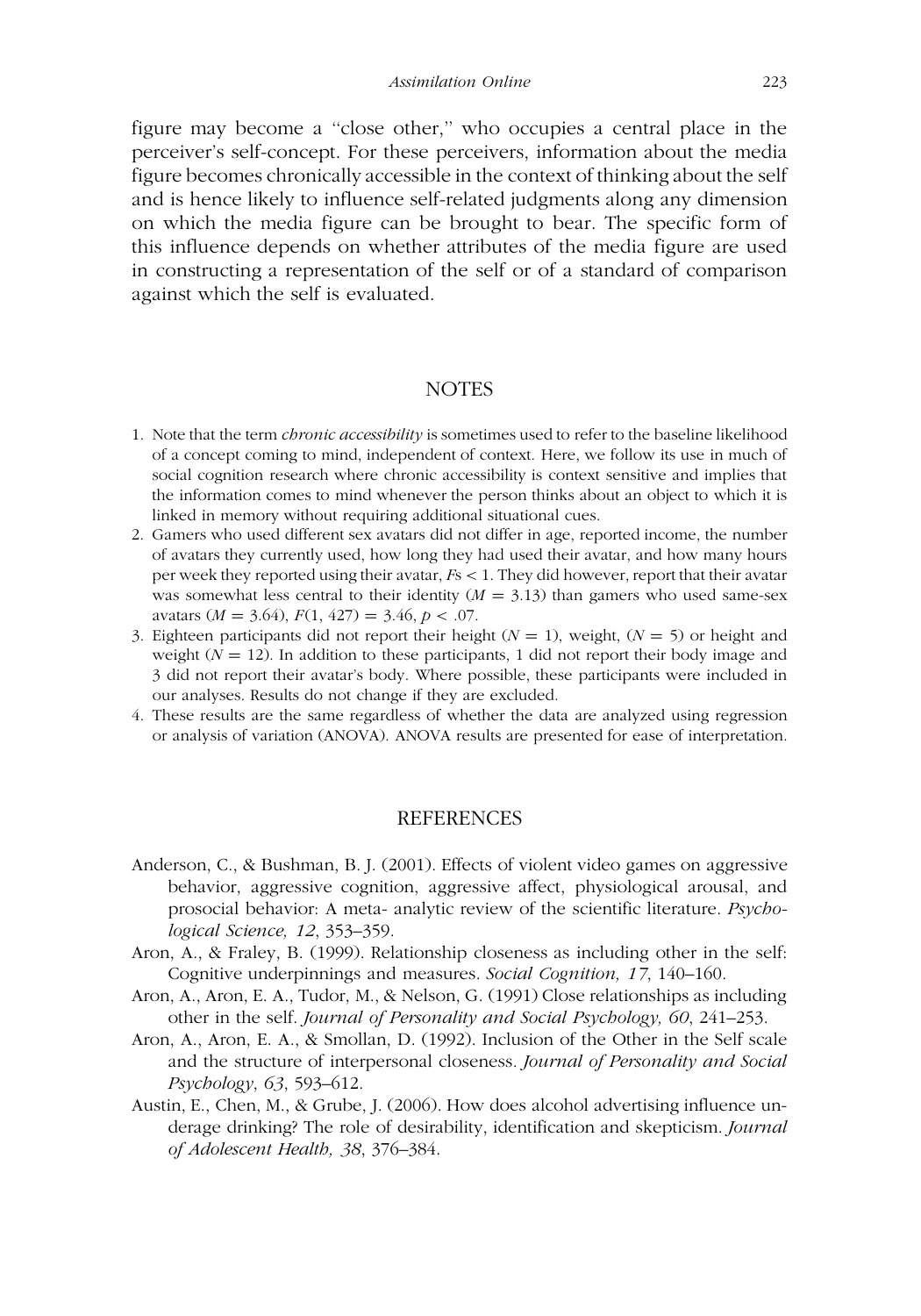- Barlett, C. P., Vowels, C. L., & Saucier, D. A. (2008). Meta-analyses of the effects of media images on men's body-image concerns. Journal of Social & Clinical Psychology, 27, 279–310.
- Basil, M. D. (1996). Identification as a mediator of celebrity effects. Journal of Broadcasting & Electronic Media, 40, 478–495.
- Belk, R. W. (1988). Possessions and the extended self. Journal of Consumer Research, 15, 139–68.
- Biernat, M. (2005). Standards and expectancies: Contrast and assimilation in judgments of self and others. New York: Psychology Press.
- Botta, R. (1999). Television images and adolescent girls' body image disturbance. Journal of Communication, 49, 22–41.
- Bower, G. H., & Gilligan, S. G. (1979). Remembering information related to one's self. Journal of Research in Personality, 13, 420–432.
- Brown J. D., Novick N. J., Lord K. A., & Richards J. M. (1992). When Gulliver travels: Social context, psychological closeness, and self-appraisals. Journal of Personality and Social Psychology 62, 717–727.
- Cohen, J. (2001). Defining identification: A theoretical look at the identification of audiences with media characters. Mass Communication and Society, 4, 245– 264.
- Chen, S., Boucher, H. C., & Parker-Tapias, M. (2006). The relational self revealed: Integrative conceptualization and implications for interpersonal life. Psychological Bulletin, 132, 151–179.
- Förster, J., & Liberman, N. (2007). Contrast effects in knowledge activation: The case of inhibition effects due to competing constructs or goal fulfillment. In D. Stapel & J. Suls (Eds.), Assimilation and contrast in social psychology (pp. 269–287). New York: Psychology Press.
- Gardner, W. L., Gabriel, S., & Hochschild, L. (2002). When you and I are ''we'' you are not threatening: The role of self-expansion in social comparison. Journal of Personality and Social Psychology, 82, 239–251.
- Griffiths, M. D., Davies, M. N. O., & Chappell, D. (2004). Demographic factors and playing variables in online computer gaming. CyberPsychology and Behavior, 7, 479–487.
- Groesz, L. M., Levine, M. P., & Murnen, S. K. (2002). The effect of experimental presentation of thin media images on body satisfaction: A meta-analytic review. International Journal of Eating Disorders, 31, 1–16.
- Heider, F. (1958). The psychology of interpersonal relations. Hoboken, NJ: Wiley.
- Higgins, E. T. (1987). Self-discrepancy: A theory relating self and affect. Psychological Review, 94, 319–340.
- Higgins, E.T. (1996). Knowledge activation: Accessibility, applicability, and salience. In E. T. Higgins & A. W. Kruglanski (Eds.), Social psychology: Handbook of basic principles (pp. 133–168). New York: The Guilford Press.
- Huesmann, L. R., Lagerspetz, K., & Eron, L. D. (1984). Intervening variables in the TV violence-aggression relation: Evidence from two countries. Developmental Psychology, 20, 746–775.
- Johar, G. V., Moreau, P., & Schwarz, N. (2003). Gender typed advertisements and impression formation: The role of chronic and temporary accessibility. Journal of Consumer Psychology, 13, 220–230.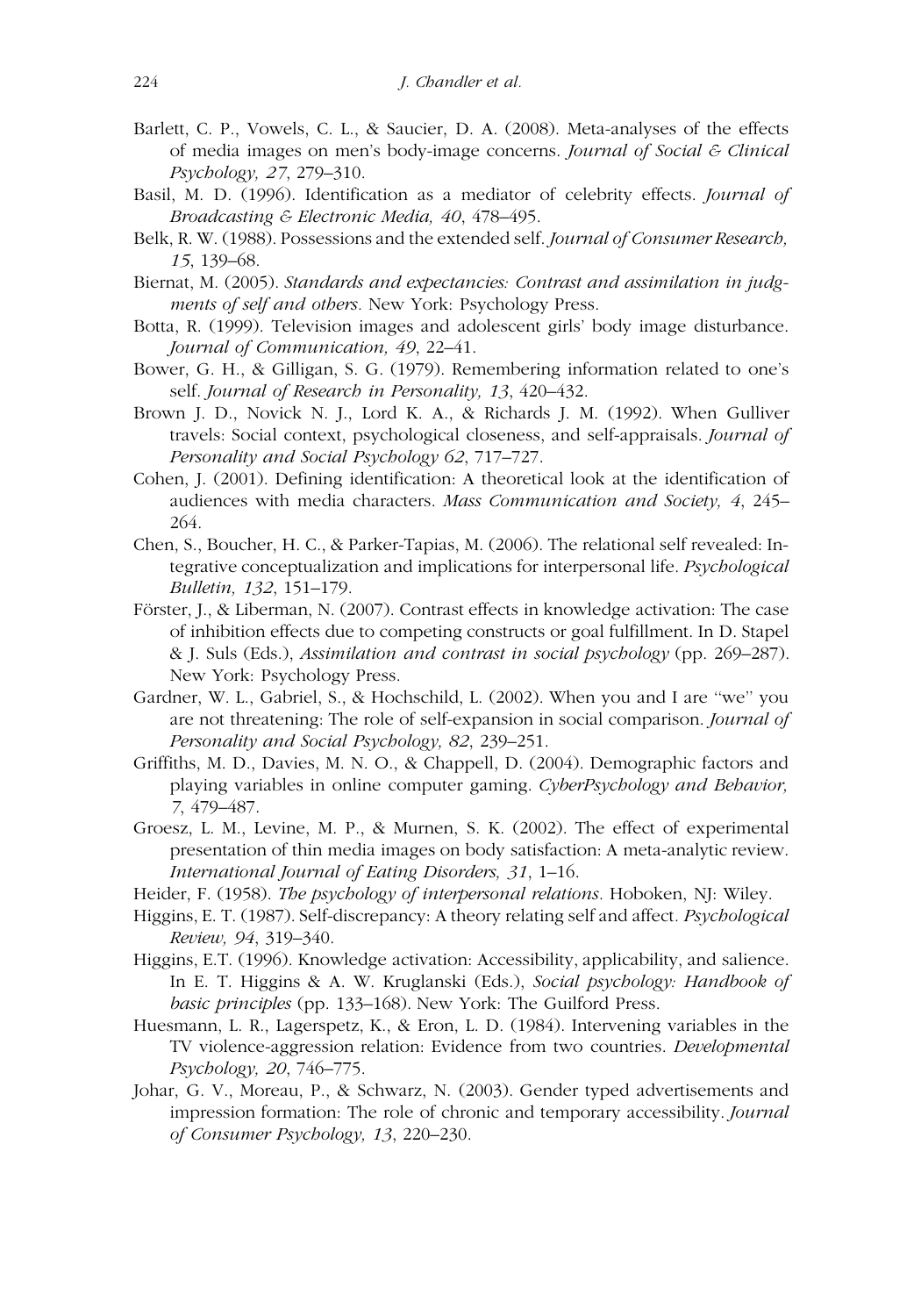- Jones, D. C. (2001). Social comparison and body image: Attractiveness comparisons to models and peers among adolescent girls and boys. Sex Roles, 45, 645–664.
- Konijn, E. A., Bijvank, M. N., & Bushman, B. J. (2007). I wish I were a warrior: The role of wishful identification in the effects of violent video games on aggression in adolescent boys. Developmental Psychology, 43, 1038–1044.
- Locke, K. D., & Nekich, J. (2000). Agency and communion in naturalistic social comparison. Personality & Social Psychology Bulletin, 26, 864–874.
- Maccoby, E. E., & Wilson, W. C. (1957). Identification and observational learning from films. Journal of Abnormal & Social Psychology, 55, 76–87.
- Malamuth, N. M., & Check, J. V. P. (1981). The effects of mass media exposure on acceptance of violence against women: A field experiment. Journal of Research in Personality, 15, 436–446.
- Mashek, D. J., Aron, A., & Boncimino, M. (2003). Confusions of self with close others. Personality & Social Psychology Bulletin, 29, 382–392.
- Mills, J. S., Polivy, J., Herman, C. P., & Tiggemann, M. (2002). Effects of exposure to thin media images: Evidence of self-enhancement among restrained eaters. Personality and Social Psychology Bulletin, 28, 1687–1699.
- Myers, P. M., & Biocca, F. A. (1992). The elastic body image: The effect of television advertising and programming on body image distortions in young women. Journal of Communication, 42, 108–133.
- Pelham, B. W., & Wachsmuth, J. O. (1995). The waxing and waning of the social self: Assimilation and contrast in social comparison. Journal of Personality and Social Psychology, 69, 825–838.
- Rogers, T. B., Kuiper, N. A., & Kirker, W. (1977). Self-reference and encoding of personal information. Journal of Personality and Social Psychology, 35, 677– 688.
- Rudiger, J. A., Cash, T. F., Roehrig, M., & Thompson, J. K. (2007). Day-to-day bodyimage states: Prospective predictors of intra-individual level and variability.  $Body$ Image, 4, 1–9.
- Russell, C., & Stern, B. (2006). Consumers, characters, and products. Journal of Advertising, 35, 7–21.
- Schwarz, N., & Bless, H. (1992a). Constructing reality and its alternatives: An inclusion/exclusion model of assimilation and contrast effects in social judgment. In L. L. Martin & A. Tesser (Eds.), The construction of social judgments (pp. 217– 245). Hillsdale, NJ: Erlbaum.
- Schwarz, N., & Bless, H. (1992b). Scandals and the public's trust in politicians: Assimilation and contrast effects. Personality and Social Psychology Bulletin, 18, 574–579.
- Schwarz, N., & Bless, H. (2007). Mental construal processes: the inclusion/exclusion model. In D. Stapel & J. Suls (Eds.), Assimilation and contrast in social psychology (pp. 119–141). New York: Psychology Press.
- Sedikides, C. (1995). Central and peripheral self-conceptions are differentially influenced by mood: Tests of the differential sensitivity hypothesis. Journal of Personality and Social Psychology, 69, 759–777.
- Smith, E. R., Coats, S., & Walling, D. (1999). Overlapping mental representations of self, in-group, and partner: Further response time evidence and a connectionist model. Personality and Social Psychology Bulletin, 25, 873–882.